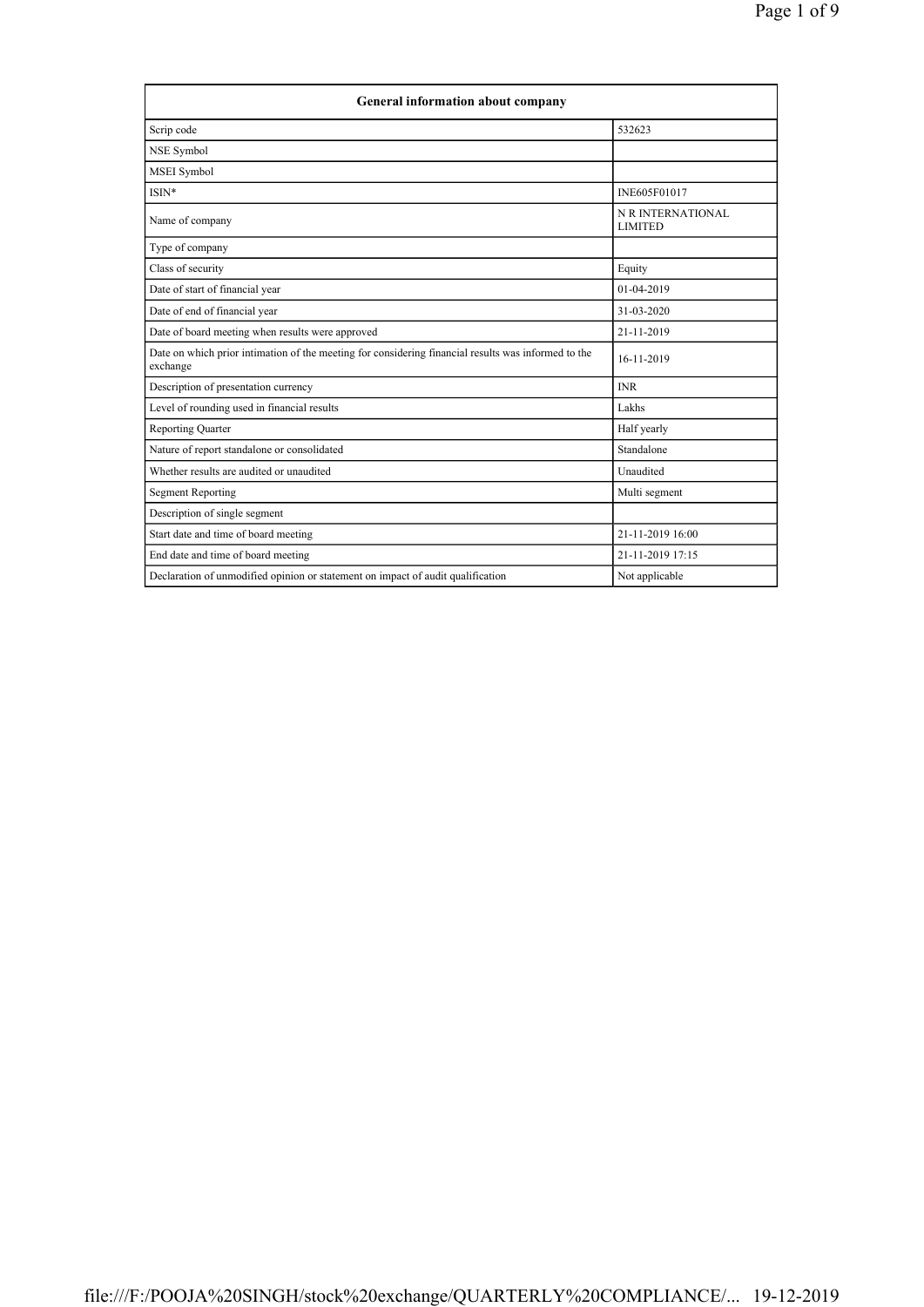|                |                                                                                                                                                                                               | <b>Financial Results - Ind-AS</b>        |                                                               |
|----------------|-----------------------------------------------------------------------------------------------------------------------------------------------------------------------------------------------|------------------------------------------|---------------------------------------------------------------|
|                | <b>Particulars</b>                                                                                                                                                                            | 3 months/ 6 months ended<br>(dd-mm-yyyy) | Year to date figures for current period<br>ended (dd-mm-yyyy) |
| А              | Date of start of reporting period                                                                                                                                                             | 01-07-2019                               | 01-04-2019                                                    |
| B              | Date of end of reporting period                                                                                                                                                               | 30-09-2019                               | 30-09-2019                                                    |
| $\mathcal{C}$  | Whether results are audited or unaudited                                                                                                                                                      | Unaudited                                | Unaudited                                                     |
| D              | Nature of report standalone or consolidated                                                                                                                                                   | Standalone                               | Standalone                                                    |
| Part<br>Т      | Blue color marked fields are non-mandatory. For Consolidated Results, if the company has no figures for 3 months / 6<br>months ended, in such case zero shall be inserted in the said column. |                                          |                                                               |
| 1              | Income                                                                                                                                                                                        |                                          |                                                               |
|                | Revenue from operations                                                                                                                                                                       | $\mathbf{0}$                             | $\mathbf{0}$                                                  |
|                | Other income                                                                                                                                                                                  | $\mathbf{0}$                             | $\mathbf{0}$                                                  |
|                | <b>Total income</b>                                                                                                                                                                           | $\bf{0}$                                 | $\bf{0}$                                                      |
| $\overline{2}$ | <b>Expenses</b>                                                                                                                                                                               |                                          |                                                               |
| (a)            | Cost of materials consumed                                                                                                                                                                    | $\boldsymbol{0}$                         | $\boldsymbol{0}$                                              |
| (b)            | Purchases of stock-in-trade                                                                                                                                                                   | $\mathbf{0}$                             | $\mathbf{0}$                                                  |
| (c)            | Changes in inventories of finished goods, work-in-<br>progress and stock-in-trade                                                                                                             | $\mathbf{0}$                             | $\mathbf{0}$                                                  |
| (d)            | Employee benefit expense                                                                                                                                                                      | 2.95                                     | 6.33                                                          |
| (e)            | Finance costs                                                                                                                                                                                 | $\theta$                                 | $\theta$                                                      |
| (f)            | Depreciation, depletion and amortisation expense                                                                                                                                              | $\mathbf{0}$                             | $\theta$                                                      |
| (f)            | <b>Other Expenses</b>                                                                                                                                                                         |                                          |                                                               |
| $\mathbf{1}$   | <b>OTHER EXPENSES</b>                                                                                                                                                                         | 15.38                                    | 16.86                                                         |
| 10             |                                                                                                                                                                                               |                                          |                                                               |
|                | <b>Total other expenses</b>                                                                                                                                                                   | 15.38                                    | 16.86                                                         |
|                | <b>Total expenses</b>                                                                                                                                                                         | 18.33                                    | 23.19                                                         |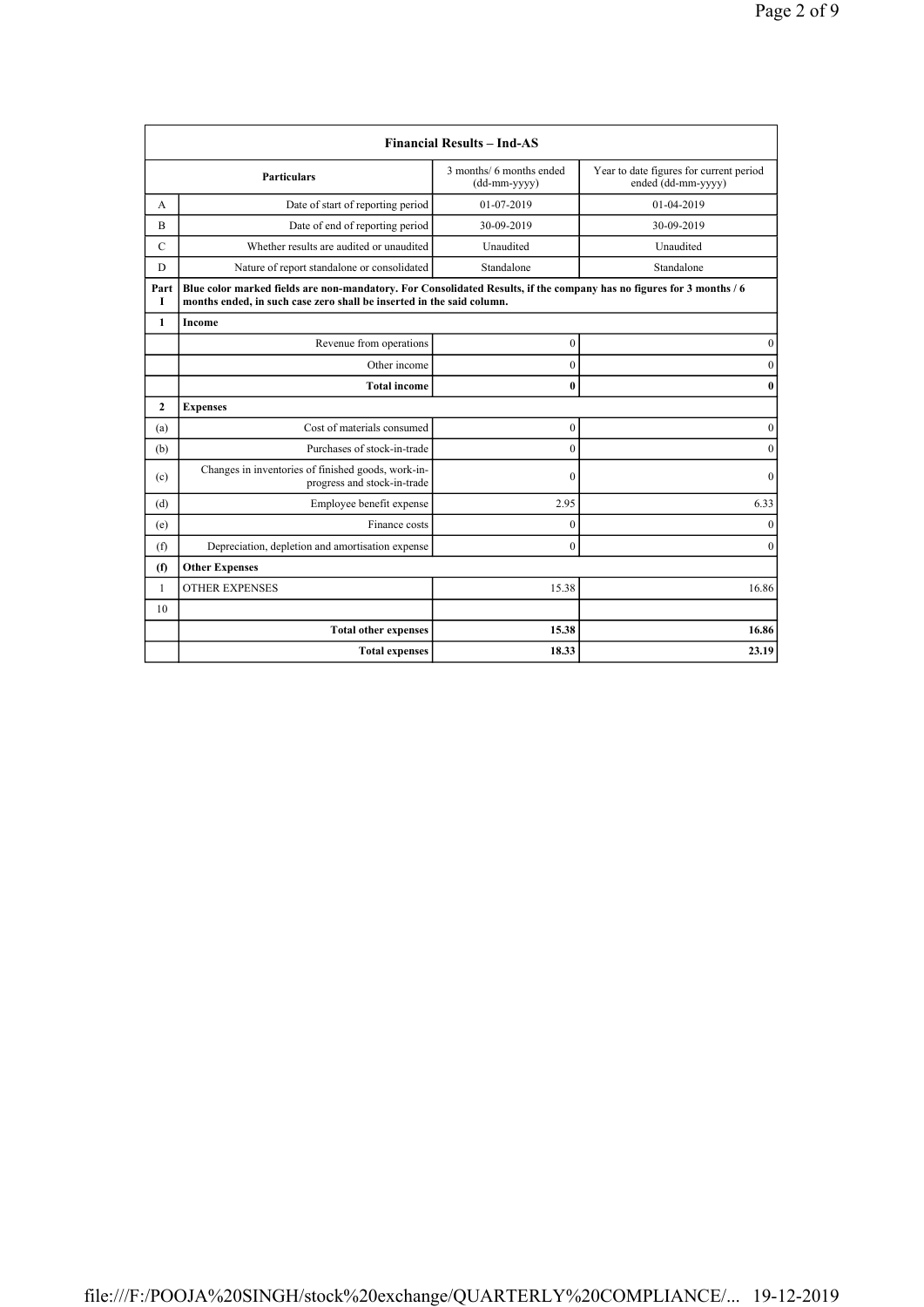|             | <b>Financial Results - Ind-AS</b>                                                                                                                                                             |                                          |                                                               |
|-------------|-----------------------------------------------------------------------------------------------------------------------------------------------------------------------------------------------|------------------------------------------|---------------------------------------------------------------|
|             | <b>Particulars</b>                                                                                                                                                                            | 3 months/ 6 months ended<br>(dd-mm-yyyy) | Year to date figures for current<br>period ended (dd-mm-yyyy) |
| А           | Date of start of reporting period                                                                                                                                                             | 01-07-2019                               | 01-04-2019                                                    |
| B           | Date of end of reporting period                                                                                                                                                               | 30-09-2019                               | 30-09-2019                                                    |
| $\mathbf C$ | Whether results are audited or unaudited                                                                                                                                                      | Unaudited                                | Unaudited                                                     |
| D           | Nature of report standalone or consolidated                                                                                                                                                   | Standalone                               | Standalone                                                    |
| Part<br>Т   | Blue color marked fields are non-mandatory. For Consolidated Results, if the company has no figures for 3 months / 6<br>months ended, in such case zero shall be inserted in the said column. |                                          |                                                               |
| 3           | Total profit before exceptional items and tax                                                                                                                                                 | $-18.33$                                 | $-23.19$                                                      |
| 4           | Exceptional items                                                                                                                                                                             | $\Omega$                                 | $\Omega$                                                      |
| 5           | Total profit before tax                                                                                                                                                                       | $-18.33$                                 | $-23.19$                                                      |
| 7           | <b>Tax expense</b>                                                                                                                                                                            |                                          |                                                               |
| 8           | Current tax                                                                                                                                                                                   | $\mathbf{0}$                             | 0                                                             |
| 9           | Deferred tax                                                                                                                                                                                  | $\theta$                                 | $\Omega$                                                      |
| 10          | <b>Total tax expenses</b>                                                                                                                                                                     | $\mathbf{0}$                             | $\mathbf{0}$                                                  |
| 11          | Net movement in regulatory deferral account balances related to<br>profit or loss and the related deferred tax movement                                                                       | $\mathbf{0}$                             | $\mathbf{0}$                                                  |
| 14          | Net Profit Loss for the period from continuing operations                                                                                                                                     | $-18.33$                                 | $-23.19$                                                      |
| 15          | Profit (loss) from discontinued operations before tax                                                                                                                                         | $\mathbf{0}$                             | $\mathbf{0}$                                                  |
| 16          | Tax expense of discontinued operations                                                                                                                                                        | $\theta$                                 | $\Omega$                                                      |
| 17          | Net profit (loss) from discontinued operation after tax                                                                                                                                       | $\theta$                                 | $\mathbf{0}$                                                  |
| 19          | Share of profit (loss) of associates and joint ventures accounted<br>for using equity method                                                                                                  | $\Omega$                                 | $\Omega$                                                      |
| 21          | Total profit (loss) for period                                                                                                                                                                | $-18.33$                                 | $-23.19$                                                      |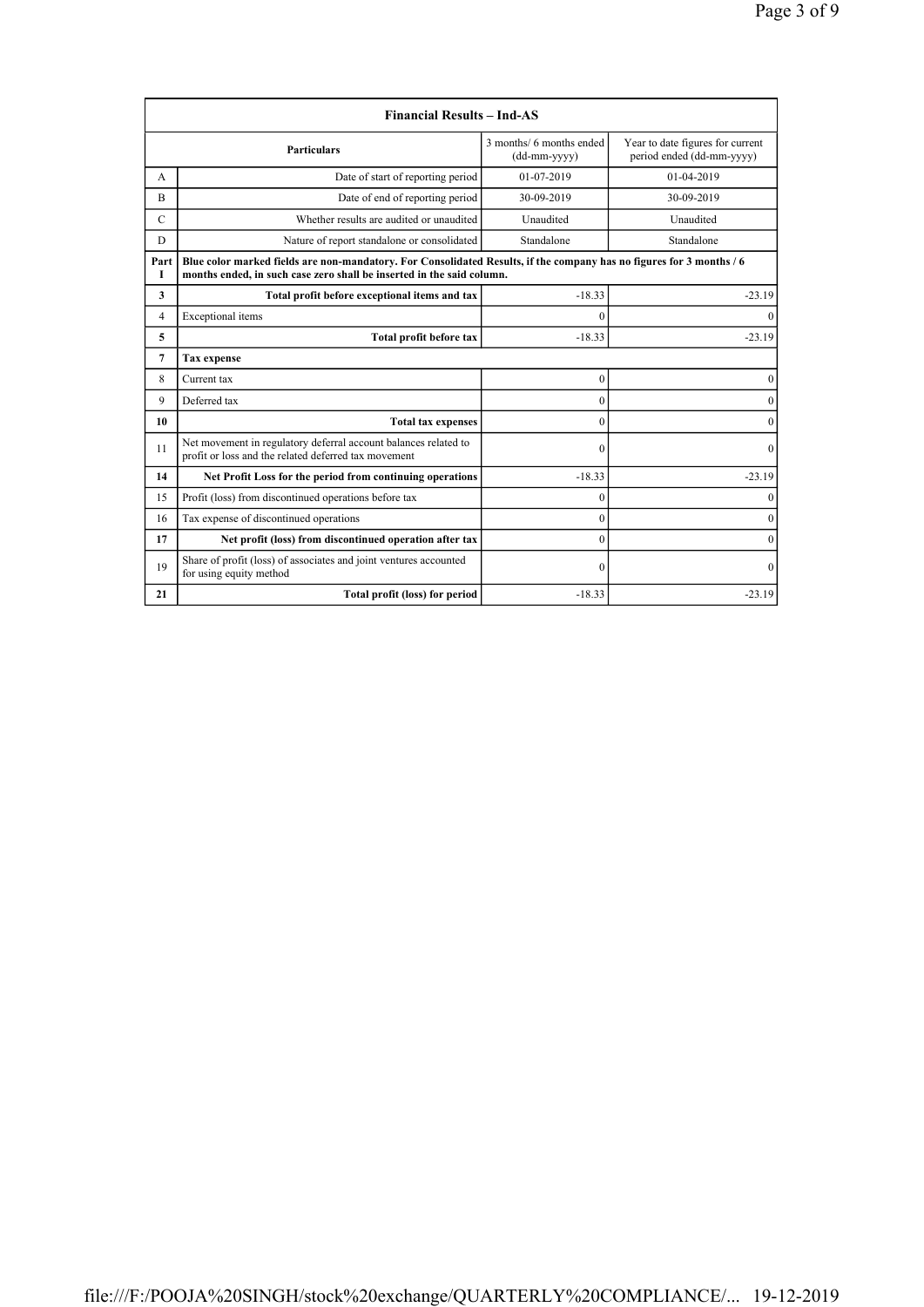|                | <b>Financial Results – Ind-AS</b>                                               |                                          |                                                               |
|----------------|---------------------------------------------------------------------------------|------------------------------------------|---------------------------------------------------------------|
|                | <b>Particulars</b>                                                              | 3 months/ 6 month ended (dd-<br>mm-yyyy) | Year to date figures for current period<br>ended (dd-mm-yyyy) |
| А              | Date of start of reporting period                                               | $01-07-2019$                             | $01-04-2019$                                                  |
| B              | Date of end of reporting period                                                 | 30-09-2019                               | 30-09-2019                                                    |
| Ċ              | Whether results are audited or unaudited                                        | Unaudited                                | Unaudited                                                     |
| D              | Nature of report standalone or consolidated                                     | Standalone                               | Standalone                                                    |
|                | Other comprehensive income [Abstract]                                           |                                          |                                                               |
| 1              | Amount of items that will not be reclassified to profit and loss                |                                          |                                                               |
|                | Total Amount of items that will not be reclassified to<br>profit and loss       |                                          |                                                               |
| $\overline{2}$ | Income tax relating to items that will not be<br>reclassified to profit or loss | $\theta$                                 | $\Omega$                                                      |
| 3              | Amount of items that will be reclassified to profit and loss                    |                                          |                                                               |
|                | Total Amount of items that will be reclassified to<br>profit and loss           |                                          |                                                               |
| $\overline{4}$ | Income tax relating to items that will be reclassified<br>to profit or loss     | $\boldsymbol{0}$                         | $\mathbf{0}$                                                  |
| 5              | <b>Total Other comprehensive income</b>                                         | $\mathbf{0}$                             | $\mathbf{0}$                                                  |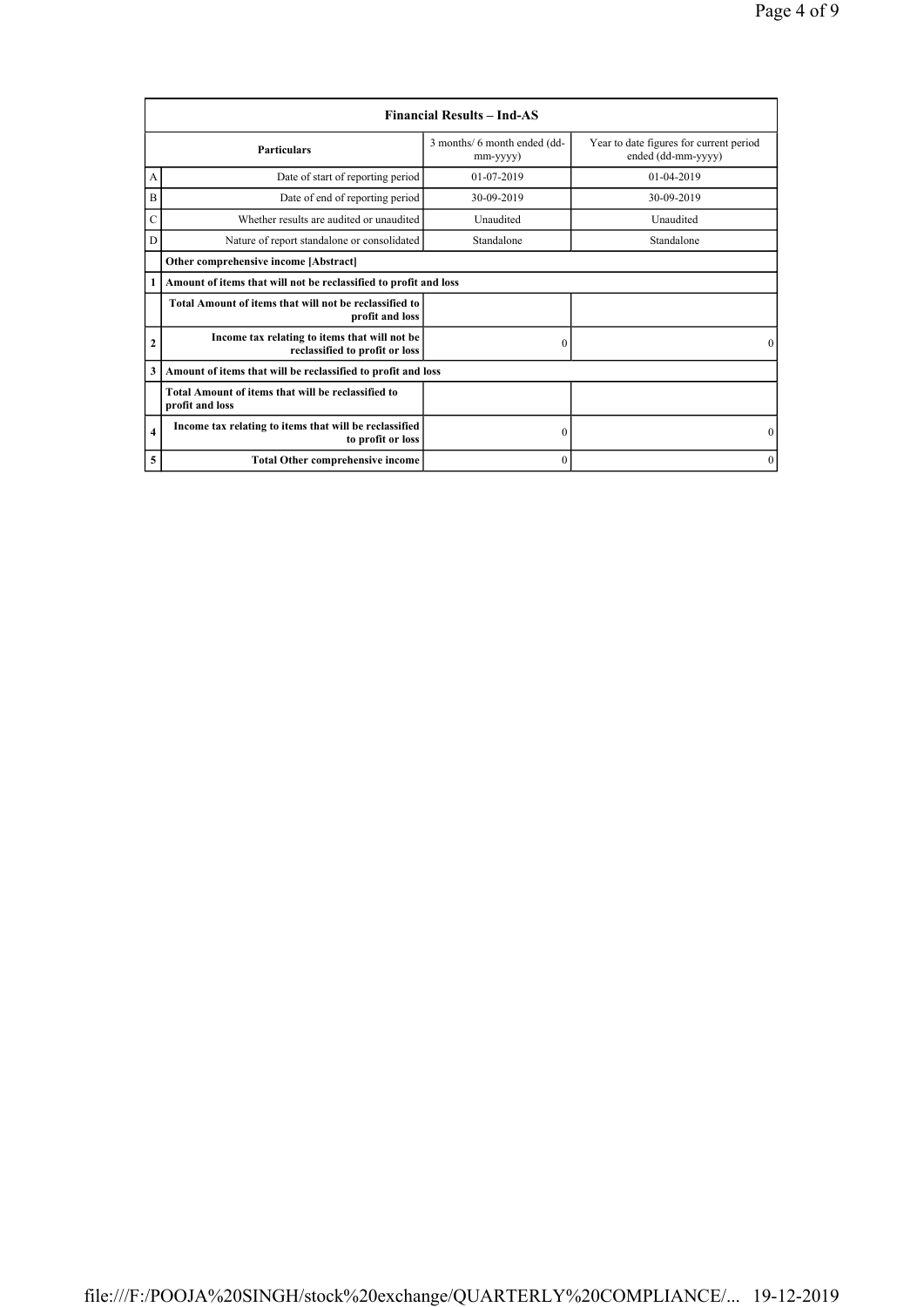|                                                             | <b>Financial Results - Ind-AS</b>                                                                                                                                                             |                                          |                                                               |
|-------------------------------------------------------------|-----------------------------------------------------------------------------------------------------------------------------------------------------------------------------------------------|------------------------------------------|---------------------------------------------------------------|
|                                                             | Particulars                                                                                                                                                                                   | 3 months/ 6 months ended<br>(dd-mm-yyyy) | Year to date figures for current<br>period ended (dd-mm-yyyy) |
| А                                                           | Date of start of reporting period                                                                                                                                                             | 01-07-2019                               | 01-04-2019                                                    |
| B                                                           | Date of end of reporting period                                                                                                                                                               | 30-09-2019                               | 30-09-2019                                                    |
| C                                                           | Whether results are audited or unaudited                                                                                                                                                      | Unaudited                                | Unaudited                                                     |
| D                                                           | Nature of report standalone or consolidated                                                                                                                                                   | Standalone                               | Standalone                                                    |
| Part<br>I                                                   | Blue color marked fields are non-mandatory. For Consolidated Results, if the company has no figures for 3 months / 6<br>months ended, in such case zero shall be inserted in the said column. |                                          |                                                               |
| 23                                                          | <b>Total Comprehensive Income for the period</b>                                                                                                                                              | $-18.33$                                 | $-23.19$                                                      |
| 24                                                          | Total profit or loss, attributable to                                                                                                                                                         |                                          |                                                               |
|                                                             | Profit or loss, attributable to owners of parent                                                                                                                                              |                                          |                                                               |
|                                                             | Total profit or loss, attributable to non-controlling interests                                                                                                                               |                                          |                                                               |
| 25                                                          | Total Comprehensive income for the period attributable to                                                                                                                                     |                                          |                                                               |
|                                                             | Comprehensive income for the period attributable to owners<br>of parent                                                                                                                       | $\theta$                                 | $\theta$                                                      |
|                                                             | Total comprehensive income for the period attributable to<br>owners of parent non-controlling interests                                                                                       | $\mathbf{0}$                             | $\mathbf{0}$                                                  |
| 26                                                          | Details of equity share capital                                                                                                                                                               |                                          |                                                               |
|                                                             | Paid-up equity share capital                                                                                                                                                                  | 1067.44                                  | 1067.44                                                       |
|                                                             | Face value of equity share capital                                                                                                                                                            | 10                                       | 10                                                            |
| 27                                                          | <b>Details of debt securities</b>                                                                                                                                                             |                                          |                                                               |
| 28                                                          | Reserves excluding revaluation reserve                                                                                                                                                        |                                          |                                                               |
| 29                                                          | <b>Earnings per share</b>                                                                                                                                                                     |                                          |                                                               |
| i                                                           | Earnings per equity share for continuing operations                                                                                                                                           |                                          |                                                               |
|                                                             | Basic earnings (loss) per share from continuing operations                                                                                                                                    | $\mathbf{0}$                             | $\mathbf{0}$                                                  |
|                                                             | Diluted earnings (loss) per share from continuing operations                                                                                                                                  | $\mathbf{0}$                             | $\mathbf{0}$                                                  |
| ii<br>Earnings per equity share for discontinued operations |                                                                                                                                                                                               |                                          |                                                               |
|                                                             | Basic earnings (loss) per share from discontinued operations                                                                                                                                  | $\mathbf{0}$                             | $\boldsymbol{0}$                                              |
|                                                             | Diluted earnings (loss) per share from discontinued operations                                                                                                                                | $\mathbf{0}$                             | $\boldsymbol{0}$                                              |
| ii<br>Earnings per equity share                             |                                                                                                                                                                                               |                                          |                                                               |
|                                                             | Basic earnings (loss) per share from continuing and<br>discontinued operations                                                                                                                | $\boldsymbol{0}$                         | $\boldsymbol{0}$                                              |
|                                                             | Diluted earnings (loss) per share from continuing and<br>discontinued operations                                                                                                              | $\theta$                                 | $\mathbf{0}$                                                  |
| 30                                                          | Debt equity ratio                                                                                                                                                                             | $\theta$                                 | $\boldsymbol{0}$                                              |
| 31                                                          | Debt service coverage ratio                                                                                                                                                                   | $\mathbf{0}$                             | $\mathbf{0}$                                                  |
| 32                                                          | Interest service coverage ratio                                                                                                                                                               | $\mathbf{0}$                             | $\mathbf{0}$                                                  |
| 33                                                          | Disclosure of notes on financial results                                                                                                                                                      |                                          |                                                               |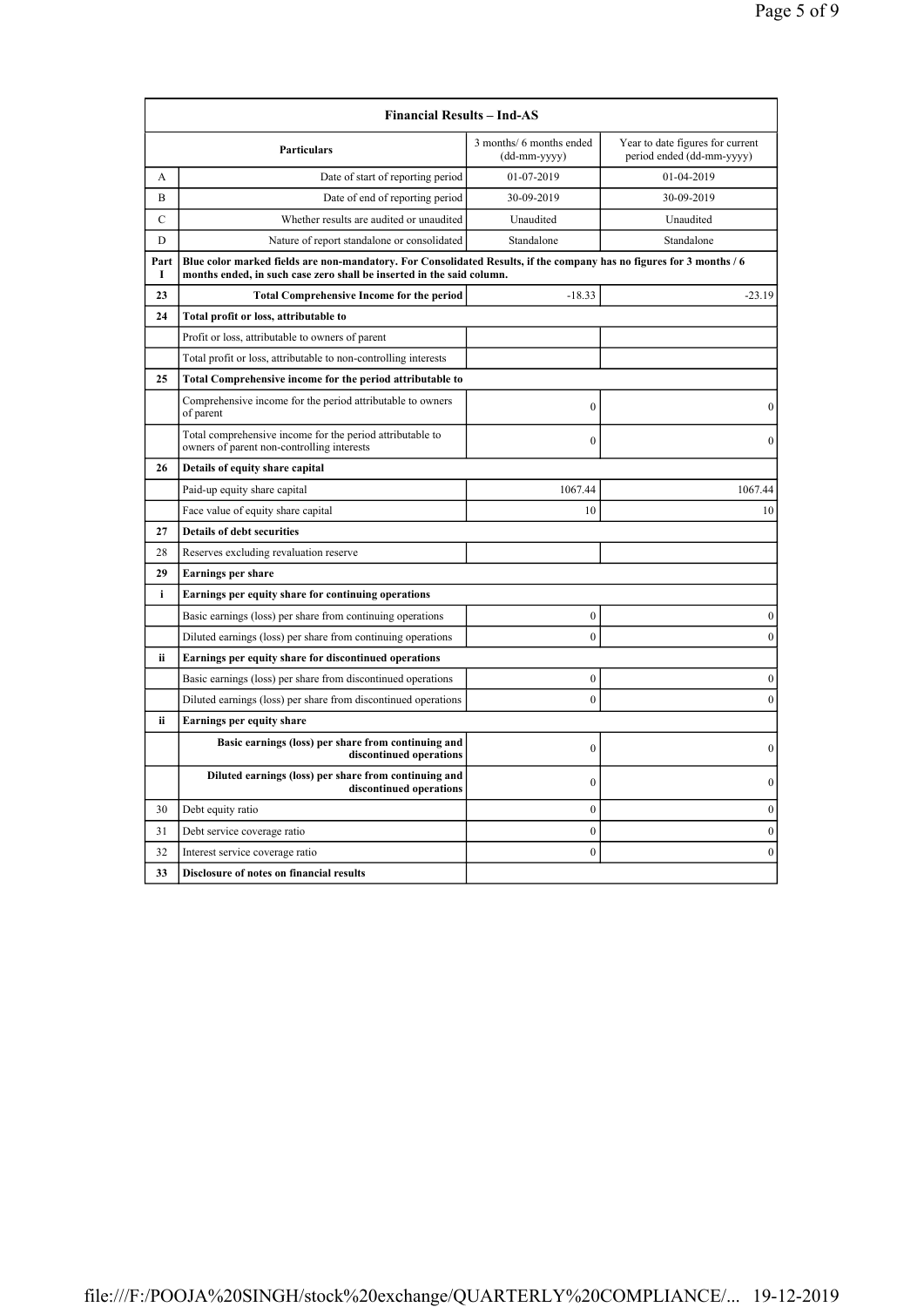|                                               | <b>Statement of Asset and Liabilities</b>         |                              |
|-----------------------------------------------|---------------------------------------------------|------------------------------|
|                                               | Particulars                                       | Half year ended (dd-mm-yyyy) |
|                                               | Date of start of reporting period                 | 01-04-2019                   |
|                                               | Date of end of reporting period                   | 30-09-2019                   |
|                                               | Whether results are audited or unaudited          | Unaudited                    |
|                                               | Nature of report standalone or consolidated       | Standalone                   |
|                                               | <b>Assets</b>                                     |                              |
| 1                                             | Non-current assets                                |                              |
|                                               | Property, plant and equipment                     | 303.48                       |
|                                               | Capital work-in-progress                          | 1.48                         |
|                                               | Investment property                               | $\mathbf{0}$                 |
|                                               | Goodwill                                          | $\boldsymbol{0}$             |
|                                               | Other intangible assets                           | $\boldsymbol{0}$             |
|                                               | Intangible assets under development               | $\mathbf{0}$                 |
|                                               | Biological assets other than bearer plants        | $\boldsymbol{0}$             |
| Investments accounted for using equity method |                                                   | $\overline{0}$               |
| Non-current financial assets                  |                                                   |                              |
|                                               | Non-current investments                           | 556.08                       |
|                                               | Trade receivables, non-current                    | $\Omega$                     |
|                                               | Loans, non-current                                | 56.69                        |
| Other non-current financial assets            |                                                   | $\theta$                     |
|                                               | <b>Total non-current financial assets</b>         | 612.77                       |
|                                               | Deferred tax assets (net)                         | 24.92                        |
|                                               | Other non-current assets                          | 0.42                         |
| <b>Total non-current assets</b>               |                                                   | 943.07                       |
| $\overline{2}$                                | <b>Current assets</b>                             |                              |
|                                               | Inventories                                       | 0                            |
|                                               | <b>Current financial asset</b>                    |                              |
|                                               | Current investments                               | $\boldsymbol{0}$             |
|                                               | Trade receivables, current                        | 1.27                         |
|                                               | Cash and cash equivalents                         | 25.53                        |
|                                               | Bank balance other than cash and cash equivalents | $\mathbf{0}$                 |
|                                               | Loans, current                                    | 1208.9                       |
|                                               | Other current financial assets                    | $\mathbf{0}$                 |
|                                               | <b>Total current financial assets</b>             | 1235.7                       |
|                                               | Current tax assets (net)                          | $\boldsymbol{0}$             |
|                                               | Other current assets                              | $\theta$                     |
|                                               | <b>Total current assets</b>                       | 1235.7                       |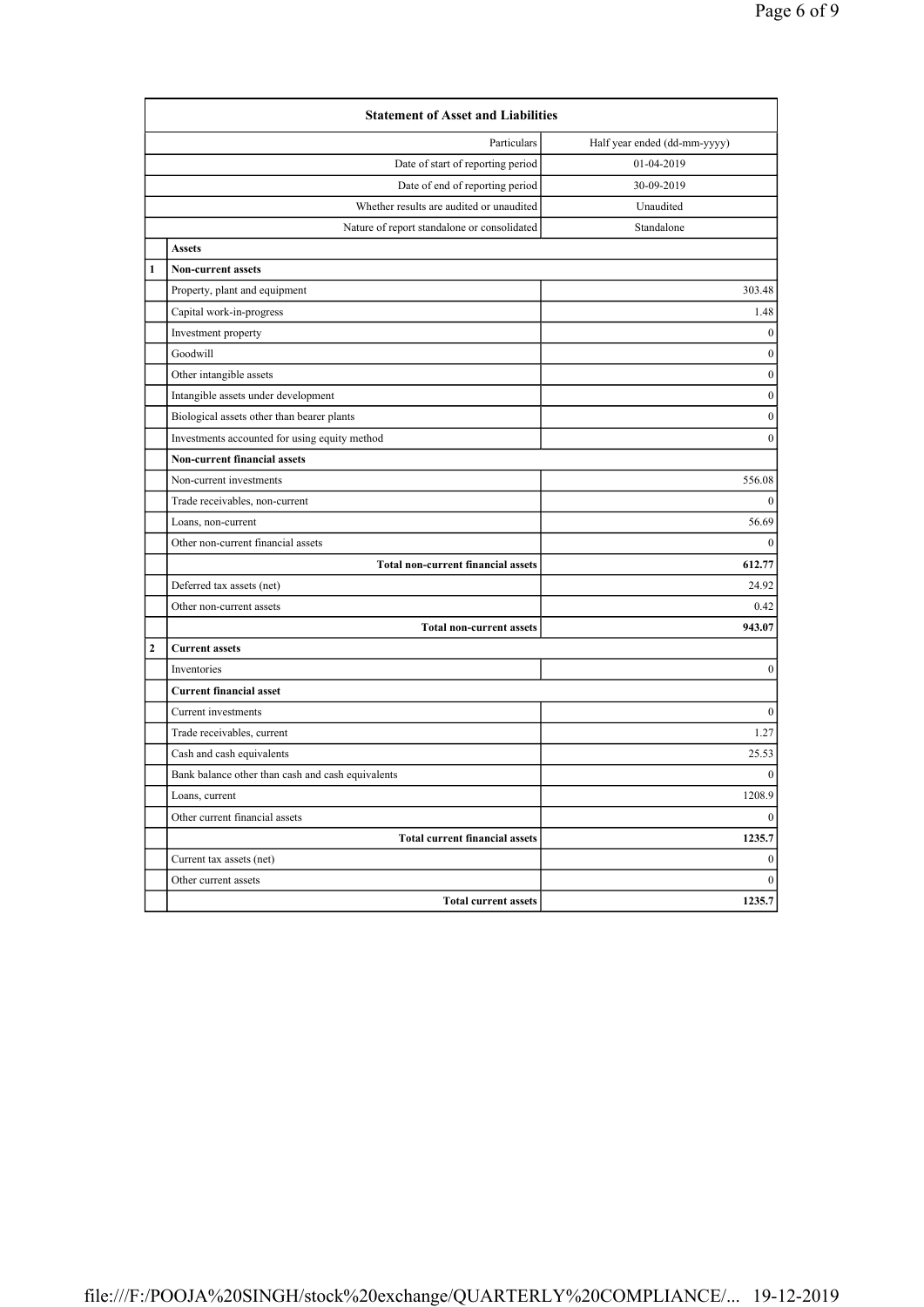|                                             | <b>Statement of Asset and Liabilities</b>                                                 |                  |  |
|---------------------------------------------|-------------------------------------------------------------------------------------------|------------------|--|
| Particulars<br>Half year ended (dd-mm-yyyy) |                                                                                           |                  |  |
|                                             | Date of start of reporting period                                                         | 01-04-2019       |  |
|                                             | Date of end of reporting period                                                           | 30-09-2019       |  |
|                                             | Whether results are audited or unaudited                                                  | Unaudited        |  |
|                                             | Nature of report standalone or consolidated                                               | Standalone       |  |
| 3                                           | Non-current assets classified as held for sale                                            | $\boldsymbol{0}$ |  |
| 4                                           | Regulatory deferral account debit balances and related deferred tax Assets                | $\mathbf{0}$     |  |
|                                             | <b>Total assets</b>                                                                       | 2178.77          |  |
|                                             | <b>Equity and liabilities</b>                                                             |                  |  |
|                                             | <b>Equity</b>                                                                             |                  |  |
|                                             | Equity attributable to owners of parent                                                   |                  |  |
|                                             | Equity share capital                                                                      | 1067.44          |  |
|                                             | Other equity                                                                              | 1100.49          |  |
|                                             | Total equity attributable to owners of parent                                             | 2167.93          |  |
|                                             | Non controlling interest                                                                  |                  |  |
|                                             | <b>Total equity</b>                                                                       | 2167.93          |  |
|                                             | <b>Liabilities</b>                                                                        |                  |  |
|                                             | <b>Non-current liabilities</b>                                                            |                  |  |
|                                             | <b>Non-current financial liabilities</b>                                                  |                  |  |
|                                             | Borrowings, non-current                                                                   | $\boldsymbol{0}$ |  |
|                                             | Trade payables, non-current                                                               | $\boldsymbol{0}$ |  |
|                                             | Other non-current financial liabilities                                                   | $\boldsymbol{0}$ |  |
|                                             | <b>Total non-current financial liabilities</b>                                            | $\pmb{0}$        |  |
|                                             | Provisions, non-current                                                                   | $\boldsymbol{0}$ |  |
|                                             | Deferred tax liabilities (net)                                                            | $\boldsymbol{0}$ |  |
|                                             | Deferred government grants, Non-current                                                   | $\boldsymbol{0}$ |  |
|                                             | Other non-current liabilities                                                             | $\boldsymbol{0}$ |  |
|                                             | <b>Total non-current liabilities</b>                                                      | $\bf{0}$         |  |
| <b>Current liabilities</b>                  |                                                                                           |                  |  |
|                                             | <b>Current financial liabilities</b>                                                      |                  |  |
|                                             | Borrowings, current                                                                       | $\boldsymbol{0}$ |  |
|                                             | Trade payables, current                                                                   | $\boldsymbol{0}$ |  |
|                                             | Other current financial liabilities                                                       | $\boldsymbol{0}$ |  |
|                                             | <b>Total current financial liabilities</b>                                                | $\bf{0}$         |  |
|                                             | Other current liabilities                                                                 | 3.45             |  |
|                                             | Provisions, current                                                                       | 7.39             |  |
|                                             | Current tax liabilities (Net)                                                             | $\boldsymbol{0}$ |  |
|                                             | Deferred government grants, Current                                                       | $\boldsymbol{0}$ |  |
|                                             | <b>Total current liabilities</b>                                                          | 10.84            |  |
| 3                                           | Liabilities directly associated with assets in disposal group classified as held for sale | $\boldsymbol{0}$ |  |
| 4                                           | Regulatory deferral account credit balances and related deferred tax liability            | $\mathbf{0}$     |  |
|                                             | <b>Total liabilities</b>                                                                  | 10.84            |  |
|                                             | <b>Total equity and liabilites</b>                                                        | 2178.77          |  |
|                                             | Disclosure of notes on assets and liabilities                                             |                  |  |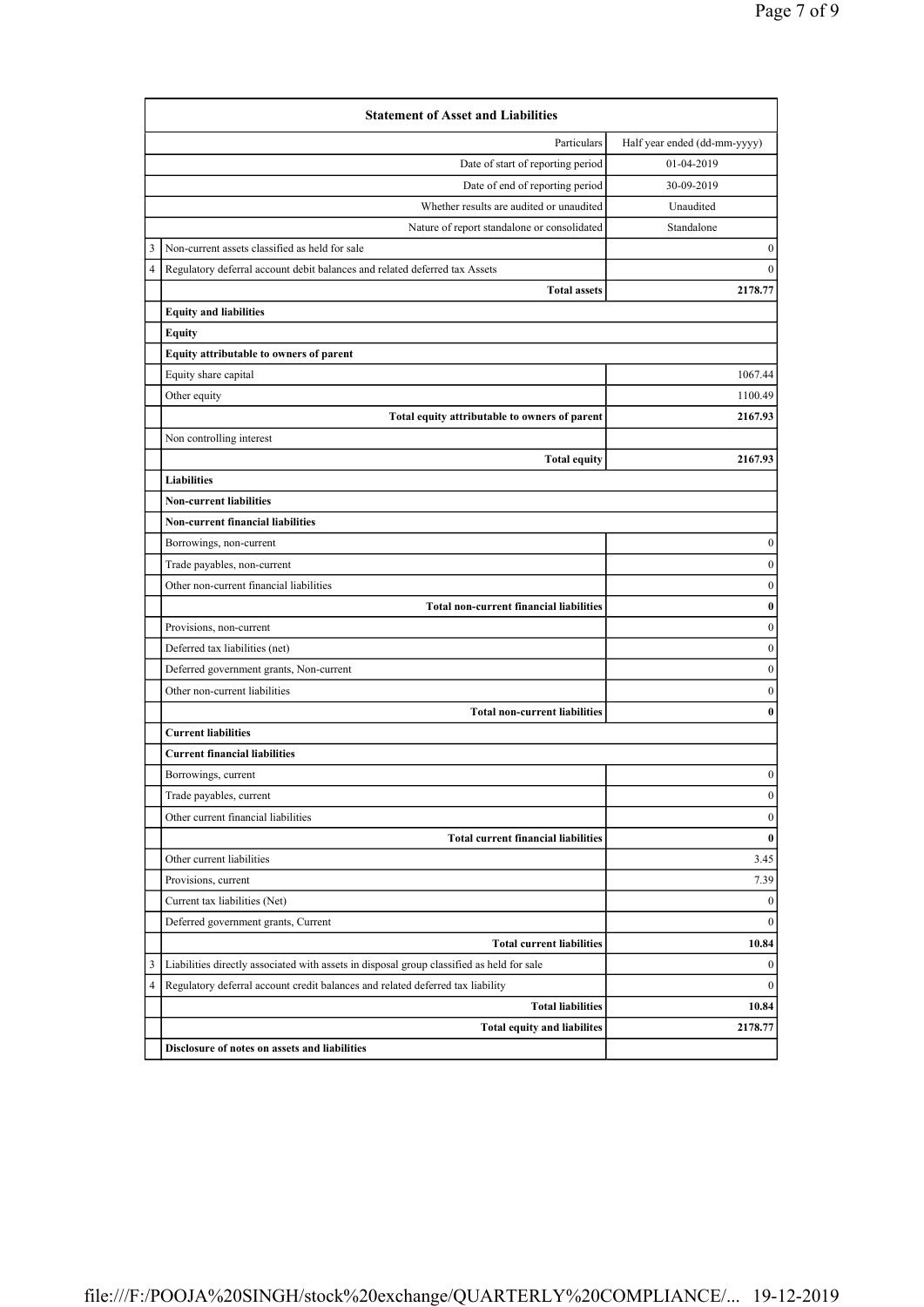|                | <b>Particulars</b>                                                     | 3 months/ 6 month ended (dd-<br>mm-yyyy) | Year to date figures for current period ended<br>(dd-mm-yyyy) |
|----------------|------------------------------------------------------------------------|------------------------------------------|---------------------------------------------------------------|
|                | Date of start of reporting period                                      | 01-07-2019                               | 01-04-2019                                                    |
|                | Date of end of reporting period                                        | 30-09-2019                               | 30-09-2019                                                    |
|                | Whether accounts are audited or unaudited                              | Unaudited                                | Unaudited                                                     |
|                | Nature of report standalone or consolidated                            | Standalone                               | Standalone                                                    |
| 1              | <b>Segment Revenue (Income)</b>                                        |                                          |                                                               |
|                | (net sale/income from each segment should be disclosed)                |                                          |                                                               |
| 1              | HANDLING AND TRANSPORTATION                                            | $\boldsymbol{0}$                         | $\boldsymbol{0}$                                              |
| 2              | <b>OTHER</b>                                                           | $\boldsymbol{0}$                         | $\boldsymbol{0}$                                              |
|                | <b>Total Segment Revenue</b>                                           | $\boldsymbol{0}$                         | $\boldsymbol{0}$                                              |
|                | Less: Inter segment revenue                                            | $\mathbf{0}$                             | $\boldsymbol{0}$                                              |
|                | <b>Revenue from operations</b>                                         | $\boldsymbol{0}$                         | $\boldsymbol{0}$                                              |
| 2              | <b>Segment Result</b>                                                  |                                          |                                                               |
|                | Profit (+) / Loss (-) before tax and interest from each segment        |                                          |                                                               |
| 1              | HANDLING AND TRANSPORTATION                                            | $-18.33$                                 | $-23.19$                                                      |
| 2              | <b>OTHER</b>                                                           | $\theta$                                 | $\theta$                                                      |
|                | <b>Total Profit before tax</b>                                         | $-18.33$                                 | $-23.19$                                                      |
|                | i. Finance cost                                                        | $\mathbf{0}$                             | $\mathbf{0}$                                                  |
|                | ii. Other Unallocable Expenditure net off<br><b>Unallocable</b> income | $\mathbf{0}$                             | $\theta$                                                      |
|                | Profit before tax                                                      | $-18.33$                                 | $-23.19$                                                      |
| 3              | (Segment Asset - Segment Liabilities)                                  |                                          |                                                               |
|                | <b>Segment Asset</b>                                                   |                                          |                                                               |
| 1              | HANDLING AND TRANSPORTATION                                            | 977.58                                   | 977.58                                                        |
| $\overline{c}$ | <b>OTHER</b>                                                           | 1240                                     | 1240                                                          |
|                | <b>Total Segment Asset</b>                                             | 2217.58                                  | 2217.58                                                       |
|                | <b>Un-allocable Assets</b>                                             | $\mathbf{0}$                             | $\mathbf{0}$                                                  |
|                | <b>Net Segment Asset</b>                                               | 2217.58                                  | 2217.58                                                       |
| 4              | <b>Segment Liabilities</b>                                             |                                          |                                                               |
|                | <b>Segment Liabilities</b>                                             |                                          |                                                               |
| 1              | HANDLING AND TRANSPORTATION                                            | 977.58                                   | 977.58                                                        |
| 2              | <b>OTHER</b>                                                           | 1240                                     | 1240                                                          |
|                | <b>Total Segment Liabilities</b>                                       | 2217.58                                  | 2217.58                                                       |
|                |                                                                        |                                          |                                                               |
|                | <b>Un-allocable Liabilities</b>                                        | $\boldsymbol{0}$                         | $\boldsymbol{0}$                                              |